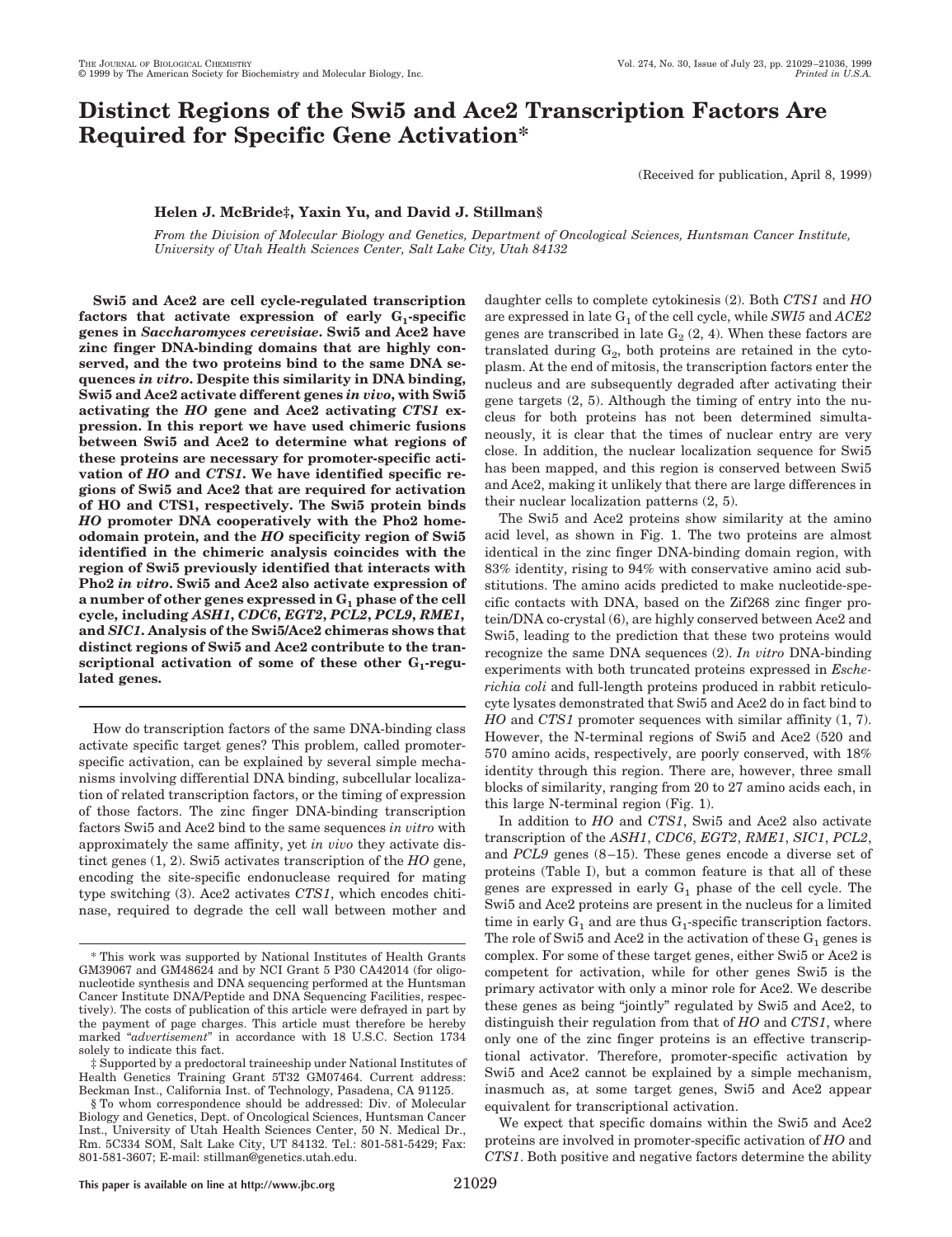TABLE I *Genes jointly regulated by Swi5 and Ace2*

| Gene             | Function                                              |
|------------------|-------------------------------------------------------|
| ASH1             | Daughter specific repressor of HO expression          |
| CDC6             | Initiator of DNA replication                          |
| EGT2             | Required for cell separation                          |
| PCL <sub>2</sub> | Partner for Pho85 cyclin-dependent kinase             |
| PCL <sub>9</sub> | Partner for Pho85 cyclin-dependent kinase             |
| RME1             | Repressor of meiosis; activator of CLN2 transcription |
| <i>SIC1</i>      | Inhibitor of Cdc28 cyclin-dependent kinase            |

of Swi5 and Ace2 to activate *HO* and *CTS1* (1, 16–18), and presumably these transcription factors interact with Swi5 and Ace2. For example, Swi5 binds to the *HO* promoter cooperatively with another factor, the Pho2 homeodomain protein (17). Ace2 does not interact with Pho2 (1), and thus the interaction of Swi5 with Pho2 may contribute to the specific activation of *HO*. Similarly, we have identified negative regulators that prevent Swi5 from activating *CTS1* expression (1). In this paper, we describe the identification of regions for both the Swi5 and Ace2 proteins that are responsible for promoterspecific activation of *HO* and *CTS1*, respectively. In addition, we show that particular regions of Swi5 and Ace2 contribute to the activation of some of the jointly regulated genes. These results are a first step toward understanding the mechanism of promoter-specific activation by the Swi5 and Ace2 transcription factors.

#### EXPERIMENTAL PROCEDURES

*Plasmids—*Plasmids used in this study are listed in Table II. Recombinant  $PCR<sup>1</sup>$  was used to generate all chimeric fragments, which were then cloned into YCplac33. The end points of the fusion are indicated in Table II by the amino acid end points of the fusions. Primer and template sequences will be provided upon request. The YIp plasmids M3319–M3325 were generated by replacing a *Pvu*I fragment in YIplac211 with a *Pvu*I fragment containing the chimera from the appropriate YCp plasmid. The *CTS1* (46)-*lacZ* reporter plasmid M2864 has been described previously (1). The *HIS4*-*lacZ* plasmid M2296 was constructed by moving a 5-kilobase pair *Sal*I fragment with *HIS4*-*lacZ* from plasmid pLL54 (19) into a Bluescript derivative containing *TRP1*; this plasmid was the gift of Yi Wei Jiang.

*Yeast Strains—Saccharomyces cerevisiae* strains are listed in Table III. Strains DY150, DY411, DY1142, DY1143, and DY1148 have been described previously (2). The *CTS1-lacZ* reporter integrated at the *LEU2* locus in DY1897 has been described (1). Strains DY4497–DY4503 are derived from DY1143 by integrating plasmids M3319–M3325, respectively, at the *URA3* locus after digestion with *Stu*I. C-terminal 13 Myc epitope tags were added as described by Longtine *et al.* (20) using PCR products generated using plasmid pFA6a:13MycKanMX6 as template. Oligonucleotides F665 (5'-AATGGAACGGGGATTATGGTTTCG-CCAATGAAAACTAATCAAAGGCGGATCCCCGGGTTAATTAA-39) and F666 (5'-TGTTACCCACATTCTCCACTCTTCCACAGAAAAAATT-CCTAAAGTGAATTCGAGCTCGTTTAAAC-3') were used to tag the C terminus of Swi5, and oligonucleotides F667 (5'-GAGCAAAACTCGA-ACCGCACCCTTTCAAACGAAACTGATGCTCTCCGGATCCCCGGG-TTAATTAA-3') and F668 (5'- GGCCCTTAAGACTACAGTGTACGTA-AATCGTAAAGAAATAAATGTGAATTCGAGCTCGTTTAAAC-3') were used to tag the C terminus of Ace2.

*Quantitation of RNA Levels—*RNA measurements were made by S1 protection assays as described (21) using RNA isolated from 200 ml of YEPD cultures harvested at an  $OD_{660} = 0.5$ . All samples were sonicated for 5 s before the  $OD_{660}$  was measured to compensate for OD differences between clumpy and nonclumpy strains. The following oligonucleotides were used: ASH1 (5'-GCCTTGGGACGCACAGGTGAGGATGATCTTG-ATCTCATCTTGCCACTTTTCGTCGGTGTGAGAAAG-3'), CDC6 (5'-C-ATTCAGATCTTGGAAGGAATCGAAAATCTTCTGGAAAATGGAGG- $ACGGCTCTCCCAACGGCGCGT-3'),\,CMD1$  (5'-GGGCAAAGGCTTCT-TTGAATTCAGCAATTTGTTCTTCGGTGGAGGC-3'), CTS1 (5'-CGCA-AAATCAATGTCTGCATTTTCCAACAAGTCACCAACAGAAGCATCC-GGGTATGGACATTGTGGTGCGATGAGG-3'), *EGT2* (5'- CCGCTACT-CAATGATGCAGTAACCGCAACTTCAGGGATAGCGGATGATTGCG-

AAGTATAAGAAGAAAGCGGGTCCG-3'), HO (5'-GCCCTGTGTGAC-ATTTATGACGCGGGCAGCGGAGCCATCTGCGCACATAACGTAAG-AGTTAGCCCACCGC-3'), *PCL2* (5'-GATAAATTCGATCTTCTAGATT-CCAACGTGGAGAGGGTCGAAGTGGAAGCTAAAGATGGGCGCTCA-39), *PCL9* (59-GGATGTCAGTGAAGGAACCGATATAGCAGAAGAAGT-TCTAGAATGCGAAACCGGTCTTCTGCAGCC-3'), RME1 (5'-GGGAC-ACTTACACGGTCTTTCAAGGTTGAATTCGTCTAAGTGCGCGGCAA-ACTCAACTAACGTTGCGAACCCCCTG-3'), and *SIC1* (5'-CGACCCA-ATGGTTCCTGCTCTTCCCTTACTGTTCCATTATCATGACTTTCAAA-TTGGAATAGTGTCCTCTGACAGT-3'). Quantitative analysis was performed using ImageQuant software and a Molecular Dynamics PhosphorImager. Radioactivity in each lane was measured, the background level was subtracted, and the value was normalized by dividing by the value for the *CMD1* internal control.

Quantitative determinations of  $\beta$ -galactosidase activity were performed as described previously (22). Each value is the average of four independent transformants. Western blots were performed with 9E10 anti-Myc monoclonal antibody and ECL Western kit (Amersham Pharmacia Biotech).

#### RESULTS

*Identification of HO and CTS1 Specificity Regions of Swi5 and Ace2—*In order to identify what regions of Swi5 and Ace2 contribute to promoter-specific activation of *HO* and *CTS1*, we generated chimeric fusions between Swi5 and Ace2. In a previous report we described Swi5/Ace2 chimeras that were created by exchanging restriction fragments (2). In particular, the Swi5-(1–538)/Ace2-(591–770) chimera was unable to activate either *HO* or *CTS1* (2). Due to the insertion of an oligonucleotide linker with a restriction site, this particular chimera has a two-amino acid insertion in a region highly conserved between Swi5 and Ace2. An NMR structural analysis of the DNA-binding domain of Swi5 has recently shown that these two extra nucleotides are part of an  $\alpha$ -helical region that contributes to the stability of the first zinc finger of Swi5 (23). Thus, the failure of this Swi5-(1–538)/Ace2-(591–770) chimera to activate either *HO* or *CTS1* can be attributed to perturbation of the protein structure.

We therefore made more precise fusions using recombinant PCR. We were concerned that the fusion junction between two proteins would affect protein secondary structure, and decided to use the regions of homology shown in Fig. 1 as locations for fusions. This method of generating the chimeras proved much more successful in that all the fusions were active at least one of the transcriptional reporters tested. In addition, the chimeras activated transcription to the degree of either wild type Swi5 or Ace2, indicating that not only are the proteins expressed, but perhaps more importantly, that they are functional.

Chimeric constructs were cloned into YCp vectors. The chimeras were expressed from either the *SWI5* or *ACE2* promoters, depending on what protein fragment is N-terminal. Using the regions of similarity as a guide, Swi5 and Ace2 were broken into six parts, designated A, B, C, D, E, and F. Region E contains the DNA-binding domain, and region F contains the nuclear localization and cytoplasmic retention sequences. This nomenclature will be used throughout this paper to indicate what protein domains a chimeric fusion contains. For example, ABCDSwi5EFAce2 contains regions A, B, C, and D from Swi5 and regions E and F from Ace2.

The chimeric fusions between Swi5 and Ace2 were analyzed for their ability to activate *HO*-*lacZ* or *CTS1*-*lacZ* reporter. YCp plasmids with the chimeric fusions were transformed into yeast strains that lacked endogenous Ace2 and Swi5, and that contained an integrated *HO*-*lacZ* or a *CTS1*-*lacZ* reporter. Promoter activity was quantitated by measuring  $\beta$ -galactosidase levels, and are shown as a percentage of either the level of activation that Swi5 gives at *HO-lacZ* or that Ace2 gives at *CTS1*-*lacZ* (Fig. 2).

<sup>1</sup> The abbreviation used is: PCR, polymerase chain reaction. The first set of chimeras show that the DNA-binding domain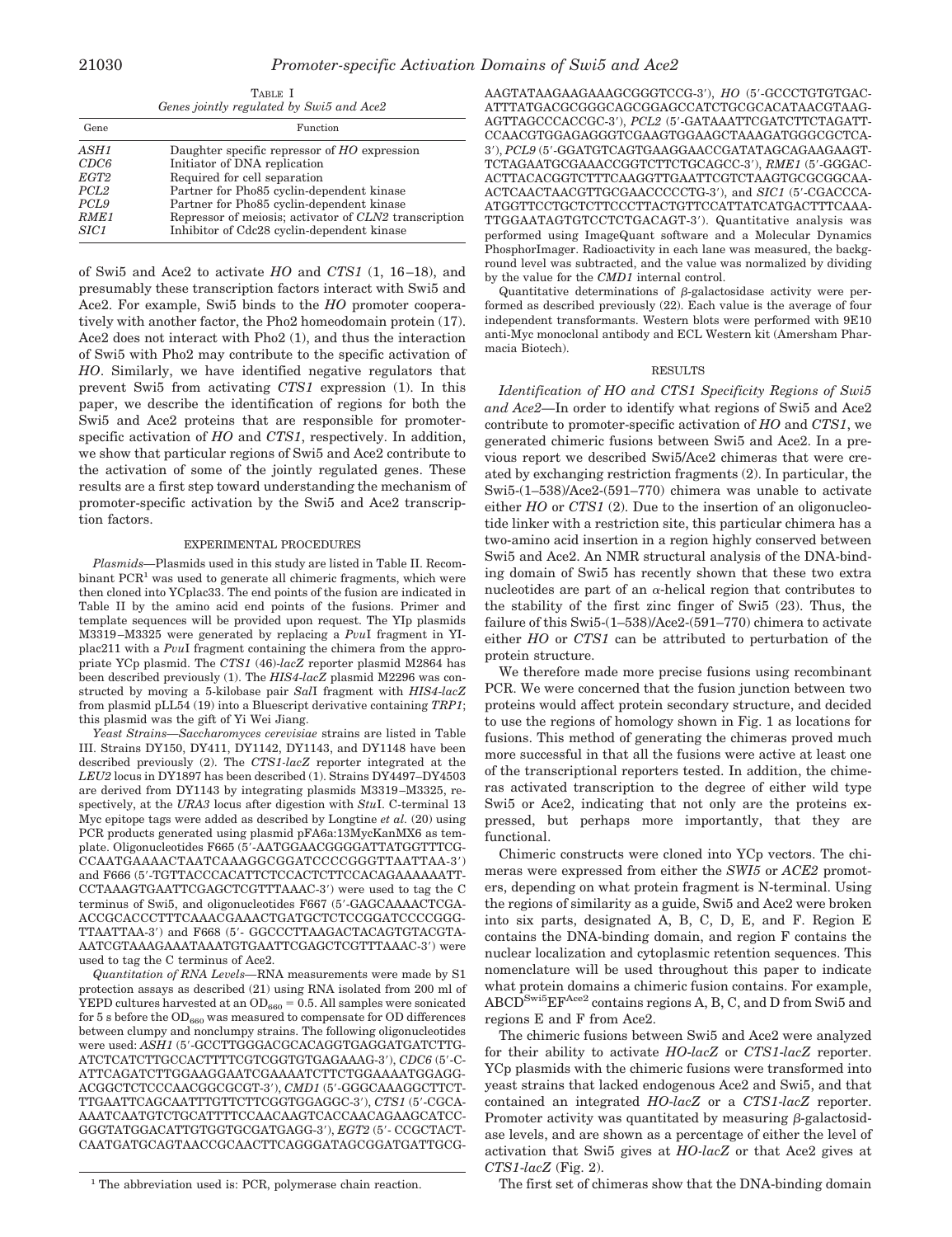| Plasmids |  |
|----------|--|
|          |  |
|          |  |

| YCpac33   | YC <sub>p</sub> plasmid with URA3 marker                                                                                                       |
|-----------|------------------------------------------------------------------------------------------------------------------------------------------------|
| M2292     | YCplac33 with SWI5 in YCplac33                                                                                                                 |
| M2297     | YCplac33 with ACE2 in YCplac33                                                                                                                 |
| M2452     | YCplac33 with ABCD <sup>Swi5</sup> EF <sup>Ace2</sup><br>expressed from $SWI5$ promoter; Swi5- $(1-521)$ -Ace2- $(576-770)$                    |
| M2474     | YCplac33 with ABCD <sup>Ace2</sup> EF <sup>Swi5</sup> expressed from <i>ACE2</i> promoter; Ace2-(1-575)-Swi5-(522-709)                         |
| M2552     | YCplac33 with ABCAce2DEFSwi5<br>expressed from $ACE2$ promoter; $Ace2-(1-469)$ -Swi5- $(394-709)$                                              |
| M2253     | YCplac33 with ABC <sup>Swi5</sup> DEF <sup>Ace2</sup> expressed from SWI5 promoter; Swi5- $(1-393)$ -Ace2- $(470-770)$                         |
| M2849     | YCplac33 with ABAce2CDEF <sup>Swi5</sup><br>expressed from $ACE2$ promoter; Ace2- $(1-301)$ -Swi5- $(260-709)$                                 |
| M2850     | YCplac33 with AB <sup>Swi5</sup> CDEF <sup>Ace2</sup> expressed from SWI5 promoter; Swi5-(1-259)-Ace2-(302-770)                                |
| M2866     | YCplac33 with AB <sup>Swi5</sup> C <sup>Ace2</sup> DEF <sup>Swi5</sup> expressed from SWI5 promoter; Swi5-(1-259)-Ace2-(302-469)-Swi5(394-709) |
| YIplac211 | YIp plasmid with URA3 marker                                                                                                                   |
| M3319     | YIplac211 with ABCD <sup>Swi5</sup> EF <sup>Ace2</sup><br>expressed from SWI5 promoter                                                         |
| M3320     | YIplac211 with ABCDAce2EFSwi5<br>expressed from ACE2 promoter                                                                                  |
| M3321     | YIplac211 with ABCAce2DEFSwi5<br>expressed from ACE2 promoter                                                                                  |
| M3322     | YIplac211 with ABC <sup>Swi5</sup> DEF <sup>Ace2</sup><br>expressed from SWI5 promoter                                                         |
| M3323     | YIplac211 with $AB^{\text{Ace2}}CDEF^{Swi5}$ expressed from $ACE2$ promoter                                                                    |
| M3324     | YIplac211 with $AB^{Swi5}$ CDEF <sup>Ace2</sup> expressed from SWI5 promoter                                                                   |
| M3325     | YIplac211 with $AB^{Swi5}C^{Ace2}DEF^{Swi5}$ expressed from SWI5 promoter                                                                      |
| M2864     | CTS1 promoter $(-560 \text{ to } -515)$ inserted into CYC1(TATA)-lacZ reporter in YEp plasmid with TRP1 marker                                 |
| M2296     | HIS4-lacZ reporter in YRp plasmid with TRP1 marker                                                                                             |

TABLE III *Yeast strains*

All strains are in the W303 strain background (29) except DY1148, which is a K1107 strain (30).

| DY150  | MAT <b>a</b> ade2 can1 his3 leu2 trp1 ura3                                                                                |
|--------|---------------------------------------------------------------------------------------------------------------------------|
| DY411  | $MATa$ swi $5$ : his $G$ ade2 can1 his3 leu2 trp1 ura3                                                                    |
| DY1142 | $MAT\alpha$ ace2:: HIS3 ade2 can1 his3 leu2 trp1 ura3                                                                     |
| DY1143 | $MATa$ swi $5$ : his $G$ ace $2$ : HIS3 ade2 can1 his3 leu2 trp1 ura3                                                     |
| DY1148 | $MATA HO$ -lacZ swi5::TRP1 ace2::HIS3 ade2 ade6 can1 his3 leu2 met trp1 ura3                                              |
| DY1897 | MATa LEU2::CTS1-lacZ swi5::hisG ace2::HIS3 ade2 can1 his3 leu2 trp1 ura3                                                  |
| DY4497 | $MATa$ swi5::hisG ace2::HIS3 URA3::ABCD <sup>Swi5</sup> EF <sup>Ace2</sup> ade2 can1 his3 leu2 trp1                       |
| DY4498 | MATa swi5::hisG ace2::HIS3 URA3::ABCD <sup>Ace2</sup> EF <sup>Swi5</sup> ade2 can1 his3 leu2 trp1                         |
| DY4499 | MATa swi5::hisG ace2::HIS3 URA3::ABC <sup>Ace2</sup> DEF <sup>Swi5</sup> ade2 can1 his3 leu2 trp1                         |
| DY4500 | MATa swi5:: hisG ace2:: HIS3 URA3:: ABC <sup>Swi5</sup> DEF <sup>Ace2</sup> ade2 can1 his3 leu2 trp1                      |
| DY4501 | $MATa$ swi5::hisG ace2::HIS3 URA3:: $AB^{Ace2}CDEF^{Swi5}$ ade2 can1 his3 leu2 trp1                                       |
| DY4502 | MATa swi5::hisG ace2::HIS3 URA3:: $AB^{Swi5}CDEF^{Ace2}$ ade2 can1 his3 leu2 trp1                                         |
| DY4503 | <b>MATa</b> swi5::hisG ace2::HIS3 URA3::AB <sup>Swi5</sup> C <sup>Ace2</sup> DEF <sup>Swi5</sup> ade2 can1 his3 leu2 trp1 |
|        |                                                                                                                           |



FIG. 1. **The Swi5 and Ace2 transcription factors are similar at the amino acid level.** In addition to the zinc finger region, there are five segments of similarity between Swi5 and Ace2. The regions A–D, between the similar segments, are not conserved.

does not determine promoter specificity at *HO* and *CTS1*. Chimeras ABCD<sup>Ace2</sup>EF<sup>Swi5</sup> and ABCD<sup>Swi5</sup>EF<sup>Ace2</sup> (Fig. 2, *lines* 3 and *4*) were constructed with regions E and F, containing the DNA-binding domain of one transcriptional activator, fused to regions A–D of the other. The results show clearly that the N-terminal part of the proteins, regions A–D, confer promoterspecific activation. Swi5 and Ace2 proteins bind *in vitro* to *HO* or *CTS1* promoter fragments with similar affinities (1), and thus it was not unexpected that the DNA-binding domains of Swi5 and Ace2 are not the critical determinants of promoterspecific activation. Region F, which controls the regulated nuclear entry of Swi5, is highly conserved between Swi5 and Ace2. Since Swi5 and Ace2 enter the nucleus at similar times (2, 24), this region was not expected to be critical for promoter specificity.

What regions within A–D are important for promoter-specific activation? To address this question, additional chimeric fusion proteins were generated. Chimera ABCAce2DEF<sup>Swi5</sup> (Fig. 2, *line 5*) is able to activate *HO-lacZ*, while ABCD<sup>Ace2</sup>-

EFSwi5 (Fig. 2, *line 4*) cannot. These results suggest that region D of Swi5 (amino acids 394–521) is necessary for activation of the *HO-lacZ* reporter, and we designate this region the *HO* specificity region. This region of Swi5 has been also shown to be necessary for interaction of Swi5 with the Pho2 homeodomain protein (25, 26).

The next set of chimeras suggest that region C of Ace2 is required for specific activation of *CTS1*. Chimera ABCAce2DEFSwi5 (Fig. 2, *line 5*) can activate *CTS1*-*lacZ*, while ABAce2CDEFSwi5 (Fig. 2, *line 7*) cannot, and the difference between these two constructs is the presence of region C of Ace2. An additional chimera was constructed to test whether region C of Ace2 is sufficient for *CTS1* activation in the context of the Swi5 protein. The ABSwi5CAce2DEFSwi5 chimera can activate *HO-lacZ*, due to the presence of region D from Swi5, and it can also activate *CTS1*-*lacZ* (Fig. 3). We have designated region C of Ace2 (amino acids 303–469) as the *CTS1* specificity region. A fusion protein consisting of the lexA DNA-binding domain fused to region C of Ace2 is a strong activator of a transcriptional reporter containing lexA binding sites in the *CYC1* promoter (data not shown). This result demonstrates that region C contains a transcriptional activation domain capable of activating transcription from the *CYC1* TATA element.

The ABC<sup>Swi5</sup>DEF<sup>Ace2</sup> chimera is not able to activate either *HO-lacZ* or *CTS1*-*lacZ* (Fig. 2, *line 6*), raising the concern that this protein is not functional or stable *in vivo*. We used two other reporter constructs that can be activated by either Swi5 or Ace2 to determine whether ABC<sup>Swi5</sup>DEF<sup>Ace2</sup> is functional. The *CTS1* (46)-*lacZ* reporter, which contains the Ace2 binding sites but lacks the negative regulatory site that blocks activation by Swi5, is inactive in a *swi5 ace2* double mutant (1), but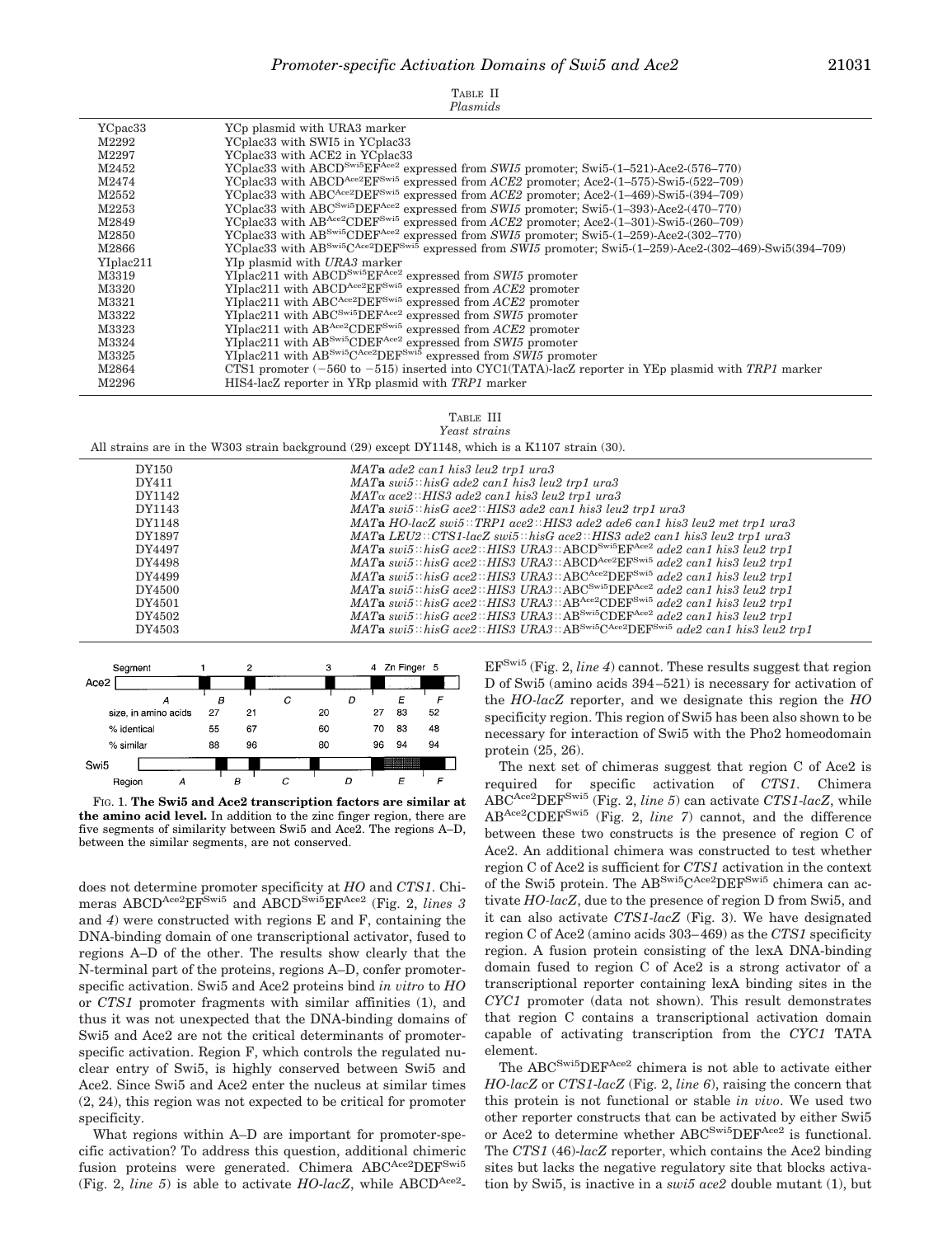FIG. 2. **Activation of the** *HO-lacZ* **and** *CTS1***-***lacZ* **reporters by the Swi5/ Ace2 chimeric proteins.** YCp plasmids expressing chimeric fusions between Swi5 and Ace2 were transformed into yeast strains and grown in medium lacking uracil, and extracts were prepared for  $\beta$ -galactosidase assays. Four independent transformants were assayed; standard deviations were less than 20%. The chimera diagrams, which are not to scale, have regions A–F labeled with Swi5 sequences in *black* and Ace2 sequences in *gray*. The DNA-binding domain, region E, is shown as a *stippled block*. *Footnote a*, expression of the integrated *HO-lacZ* reporter in DY1148 (*ace2 swi5*) is given as a percentage normalized to the Swi5 control (*line 2*); *footnote b*, expression of the integrated *CTS1*-*lacZ* reporter in DY1897 (*ace2 swi5*) is given as a percentage normalized to the Ace2 control (*line 1*).

| Activator                                                                                                               | ho-lacZa | $CTSI$ -lac $Zb$ |
|-------------------------------------------------------------------------------------------------------------------------|----------|------------------|
| $\, {\scriptstyle {\rm D}}$<br>F<br>ACE <sub>2</sub><br>$\mathbf{C}$<br>$\boxed{E}$<br>$\boxed{B}$<br>A<br>1            | 12       | 100              |
| $\, {\bf D}$<br>$\, {\bf B}$<br>$\mathbf{C}$<br>SW <sub>I5</sub><br>$\mathbf A$<br>$\sqrt{2}$                           | 100      | 5                |
| 3 ABCD <sup>Swi5</sup> EFAce2<br>$\mathsf{C}$<br>$\mathbb D$<br>$\, {\bf B} \,$<br>$\mathbf E$<br>$\mathbb F$<br>$\,$ A | 61       | 6                |
| 4 ABCDAce2EFSwi5<br>$\overline{c}$<br>$\boxed{B}$<br>$\boxed{D}$<br><b>IF</b><br>$\vert$ A<br>E                         | 16       | 94               |
| 5 ABCAce2 <sub>DEFSwi5</sub><br>$\, {\bf D}$<br>$\boxed{B}$<br>$\overline{c}$<br>F<br>A                                 | 105      | 83               |
| 6 ABC <sup>Swi5</sup> DEFAce2<br>$\, {\bf B} \,$<br>$\mathbf{C}$<br>$\boxed{D}$<br>E<br>$\,$ A<br>F                     | 8        | 15               |
| $\mathsf{C}$<br>$\mathbb D$<br>7 ABAce2CDEFSwi5<br>$\boxed{B}$<br>$\overline{A}$                                        | 109      | 8                |
| 8 ABSwi5CDEFAce2<br>$\mathbf A$<br>$\, {\bf B} \,$<br>$\overline{c}$<br>$\overline{D}$<br>E<br>F                        | 18       | 109              |
| 9<br>none                                                                                                               | 3        | 1                |



FIG. 3. **Region C from Ace2 is sufficient to confer** *CTS1***-***lacZ* **activation upon Swi5.** YCp plasmids expressing chimeric fusions between Swi5 and Ace2 were transformed into yeast strains and grown in medium lacking uracil, and extracts were prepared for β-galactosidase assays. Four independent transformants were assayed, and standard deviations were less than 20%. Chimera diagrams are as in Fig. 2. *Footnote a*, expression of the integrated *HO-lacZ* reporter in DY1148 (*ace2 swi5*) is given as a percentage normalized to the Swi5 control (*line 2*); *footnote b*, expression of the integrated *CTS1*-*lacZ* reporter in DY1897 (*ace2 swi5*) is given as a percentage normalized to the Ace2 control (*line 1*).

can be activated by either Swi5 or Ace2 (Fig. 4). The *HIS4*-*lacZ* reporter responds similarly to either Swi5 or Ace2 (Fig. 4; Ref. 7). The ABC<sup>Swi5</sup>DEF<sup>Ace2</sup> chimera is able to activate both *CTS1* (46)-*lacZ* and *HIS4*-*lacZ* equivalently to full-length Swi5, indicating that this chimeric fusion is functional *in vivo*. To directly determine levels of the chimeric proteins *in vivo*, we generated strains with a Myc epitope fused in frame at the C terminus of Ace2, Swi5, and each of the chimeras. Western analysis shows that the fusion proteins are expressed at similar levels as the wild type Ace2 and Swi5 proteins (Fig. 5). Although the ABCSwi5DEFAce2 chimera (*lane 7*) is expressed at slightly lower levels than other chimeras, it is expressed at a level similar to that of native Swi5 (*lane 2*). We conclude that the reason the ABCSwi5DEFAce2 chimera is unable to activate *HO-lacZ* and *CTS1*-*lacZ* is because it lacks a promoter specificity domain from either Swi5 or Ace2.

We used an S1 nuclease protection assay of mRNA levels to measure the ability of the various chimeras to activate transcription of the native *HO* and *CTS1* genes in strains generated by integrating the various chimeric fusions at the *URA3* locus of a *swi5 ace2* double mutant strain. The rationale for this experiment is twofold. First, we have observed differences in regulatory properties of the integrated *HO*-*lacZ* reporter compared with the native *HO* locus (18, 27). Second, we have also noted subtle differences in regulation of the jointly regulated genes (*i.e. SIC1*) when YCp plasmids with *SWI5* and *ACE2* were used compared with integrated genes (data not shown). We attribute this difference to the slightly higher copy number of YCp plasmids compared with single copy integrants. The pattern of activation by the different chimeras at the endogenous *HO* and *CTS1* genes was similar to that seen for the *lacZ* reporters (Fig. 6).

*G1 Genes Activated by Swi5 and Ace2—*There are a number

of genes expressed in early  $G_1$  whose expression has been reported to be activated by Swi5 or Ace2 (Table I). RNA was isolated from four isogenic strains differing at the *SWI5* and *ACE2* loci and used for S1 nuclease protection analysis using probes specific for each of these seven genes. The experiment was performed three times, and the average values are presented in Table IV. All of these genes show a significant reduction in expression in the *swi5 ace2* double mutant. However, none of them show a reduction as strong as that seen for *HO* and *CTS1* in either the *swi5* or *ace2* single mutants. For convenience, we have designated these as jointly regulated genes. These genes show varying dependence on Swi5 and Ace2 for transcriptional activation. For example, either Swi5 or Ace2 can activate *ASH1*, *EGT2*, *RME1*, or *PCL2* as expression is only modestly reduced in the *swi5* and *ace2* single mutants, but is significantly reduced in the *swi5 ace2* double mutant. Reduction in mRNA levels in the *swi5 ace2* double mutant is more substantial for *EGT2* and *RME1* than for *ASH1* or *PCL2*. In contrast, Swi5 is the major activator of *SIC1* and *PCL9* expression, but we note that expression of *SIC1* and *PCL9* is further reduced in the *swi5 ace2* double mutant. Swi5 also plays the major role in activation of *CDC6*, as an *ace2* mutation has little effect. Although *CDC6* expression is not decreased by an *ace2* mutation, we discuss the regulatory properties of *CDC6* with the jointly regulated genes because its expression is only partially reduced by a *swi5* mutation. It has been shown that the Swi4/Swi6 transcription factors, along with Swi5, activate *CDC6* (9), and thus there is a high residual level of *CDC6* expression in the *swi5 ace2* double mutant.

*Activation of Jointly Regulated Genes by Swi5-Ace2 Chimeric Fusions—*We examined the ability of the chimeric fusions between Swi5 and Ace2 shown in Fig. 2 to activate transcription of the jointly regulated genes (*ASH1*, *CDC6*, *EGT2*, *PCL2*,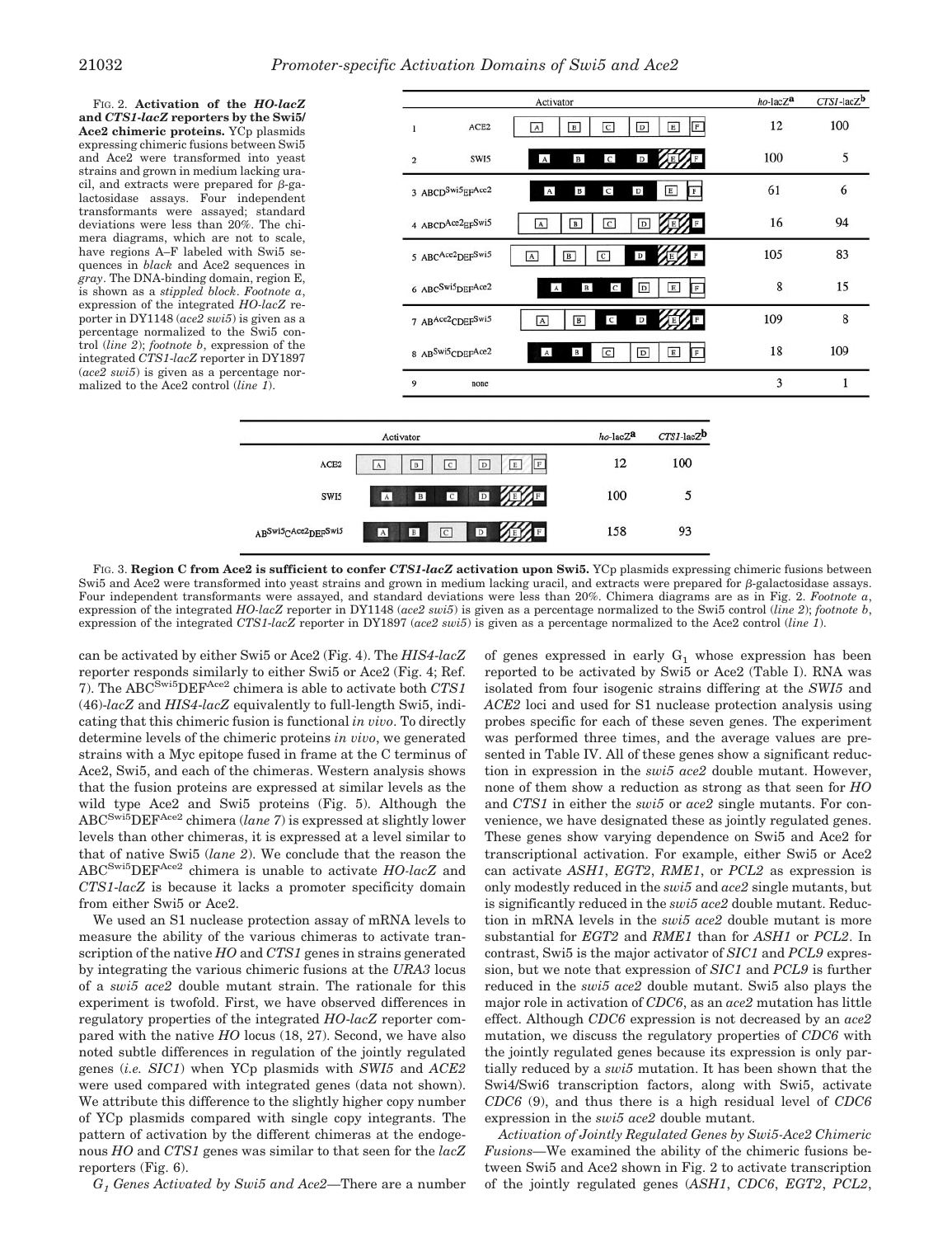*Promoter-specific Activation Domains of Swi5 and Ace2* 21033

| Activator                                                            | $CTS1(46)$ -lac $Z^a$ | $HIS4$ -lac $Zb$ | $ho$ -lac $Zc$ | $CTSI$ -lac $Zd$ |
|----------------------------------------------------------------------|-----------------------|------------------|----------------|------------------|
| 回回<br>Ace2<br>回<br>$\square$<br>回<br>W                               | 100                   | 85               | 12             | 100              |
| <b>BBB</b><br>Swi5<br>$\blacksquare$                                 | 53                    | 100              | 100            | 5                |
| <b>NONE</b>                                                          |                       | $\overline{2}$   | 3              |                  |
| $\Box$<br>ABCAce2 <sub>DEFSwi5</sub><br>$\boxed{B}$<br> c <br>$\Box$ | 178                   | 100              | 105            | 83               |
| 回回回<br>ABCSwi5DEFAce2<br>$B - B$<br><b>A</b>                         | 37                    | 149              | 8              | 15               |

FIG. 4. **Chimera ABCSwi5DEFAce2 is functional for transcriptional activation.** Yeast strains were transformed with YCp plasmids expressing chimeric fusions between Swi5 and Ace2 and, for *a* and *b*, also transformed with *lacZ* reporter plasmids. Transformants were grown in medium lacking uracil or uracil and tryptophan to select for plasmids, and extracts were prepared for  $\beta$ -galactosidase assays. Four independent in strain DY1143 (*ace2 swi5*) is given as a percentage normalized to the Ace2 control (*line 1*); *footnote b*, expression of the *HIS4*-*lacZ* reporter on plasmid M2296 in strain DY1143 (*ace2 swi5*) is given as a percentage normalized to the Swi5 control (*line 2*); *footnote c*, *HO*-*lacZ* expression (from Fig. 2) is given as a percentage normalized to the Swi5 control (*line 2*); *footnote d*, *CTS1*-*lacZ* expression (from Fig. 2) is given as a percentage normalized to the Ace2 control (*line 1*).

FIG. 5. **Chimeras are expressed at wild type levels.** Western blotting was used to determine protein levels of strains with Swi5, Ace2, or various chimeras containing a C-terminal Myc epitope tag. Electrophoretic mobilities of the different proteins are consistent with their predicted molecular masses. The cross-reacting material (*C.R.M.*) serves as a loading control. *Lane 1*, DY150 with no epitope tag; *lanes 2–10*, epitope tags were added to wild type Swi5 in strain DY1142, wild type Ace2 in strain DY150, and various chimeras in strains DY4497 through DY4503.



*PCL9*, *RME1*, and *SIC1*). RNA was prepared from *swi5 ace2* strains containing integrated versions of the chimeric fusions, and mRNA levels were determined by S1 nuclease protection with probes specific for each of the jointly regulated genes. This experiment was performed three times, and mRNA levels were quantitated by PhosphorImager analysis. Our results indicate that, although the regions identified as required for *HO* and *CTS1* activation are in fact necessary for discrimination between those genes, they also contribute to activation of the jointly regulated genes.

Analysis of activation of *EGT2*, *PCL2*, and *ASH1* by the chimeras did not identify any particular region of either Swi5 or Ace2 as critical for their activation (data not shown). This means that almost all of the chimeric fusions analyzed were capable of activating expression of these genes. This suggests that either protein can contribute to gene activation equally, and that no one region of Swi5 or Ace2 is required for expression of these genes. This is consistent with a model in which promoter-specific activation is distinct from activation at promoters where Swi5 and Ace2 are equivalent. In contrast, the C-terminal regions of Swi5 and Ace2, containing the DNAbinding domains and nuclear localization sequences, are involved in the activation of several of the jointly regulated genes.

*SIC1 and PCL9—SIC1* and *PCL9* show very similar profiles of activation by the different chimeras (Fig. 7). These genes are primarily activated by Swi5, and the pattern seen for chimera activation is very similar to that seen for *HO* (Figs. 2 and 6), in that all chimeras with region D of Swi5 can activate *SIC1* and *PCL9*. However the ABCD<sup>Ace2</sup>EF<sup>Swi5</sup> chimera (Fig. 7, *line 6*), which does not activate *HO* expression, does drive transcription of *SIC1* and *PCL9*. This chimera contains region EF from Swi5, and indeed, all chimeras with region EF from Swi5 can activate *SIC1* and *PCL9*. Thus, either region D or region EF of Swi5 is required for activation of these genes, indicating that there are multiple regions within Swi5 involved in activation of *SIC1* and *PCL9*.

Chimeras ABC<sup>Ace2</sup>DEF<sup>Swi5</sup> (Fig. 7, *line 7*) and AB<sup>Swi5</sup>C<sup>Ace2</sup>-DEFSwi5 (Fig. 7, *line 11*) activate *SIC1* and *PCL9* well beyond the wild type expression level. Along with region DEF of Swi5, which is required for *SIC1* and *PCL9* expression, these chimeras also contain region C from Ace2, the *CTS1* specificity region. Region C of Ace2 does not effectively activate these genes without region D and region EF of Swi5 (*i.e.* in wild type Ace2, *line 2*). As described above, region C from Ace2 contains an activation domain when targeted to a heterologous promoter, and it is possible that it is this generalized activation domain in region C that further stimulates the activity of these two chimeras.

*RME1—*The *RME1* gene shows an equal dependence on both Swi5 and Ace2, as *RME1* expression is reduced to similar extents in the *swi5* and *ace2* single mutants but strongly reduced in the double mutant (Fig. 8*A*). These characteristics distinguish it from the other jointly regulated genes. The pattern of chimera activation of *RME1* is similar to that seen for *HO*, *SIC1*, and *PCL9*, as chimeras with region D of Swi5 can activate *RME1* expression well (*lines 5*, *7*, *9*, and *11*). There are some subtle differences, however. First, ABCDSwi5EFAce2 (*line 5*) activates *RME1* much more effectively than full-length Swi5, surpassing the amount of activation seen in the wild type strain. This suggests that region EF of Ace2 contributes some activation potential at *RME1*. An alternative explanation is that region ABCD of Ace2 contains an inhibitory activity that ABCD of Swi5 lacks. The reciprocal chimera, ABCDAce<sup>2</sup>EF<sup>Swi5</sup> (*line 6*), activates similar to the level seen for full-length Ace2. These results differ from that seen at *SIC1* and *PCL9*, where both the ABCD<sup>Ace2</sup>EF<sup>Swi5</sup> and ABCD<sup>Swi5</sup>EF<sup>Ace2</sup> (*lines* 5 and 6)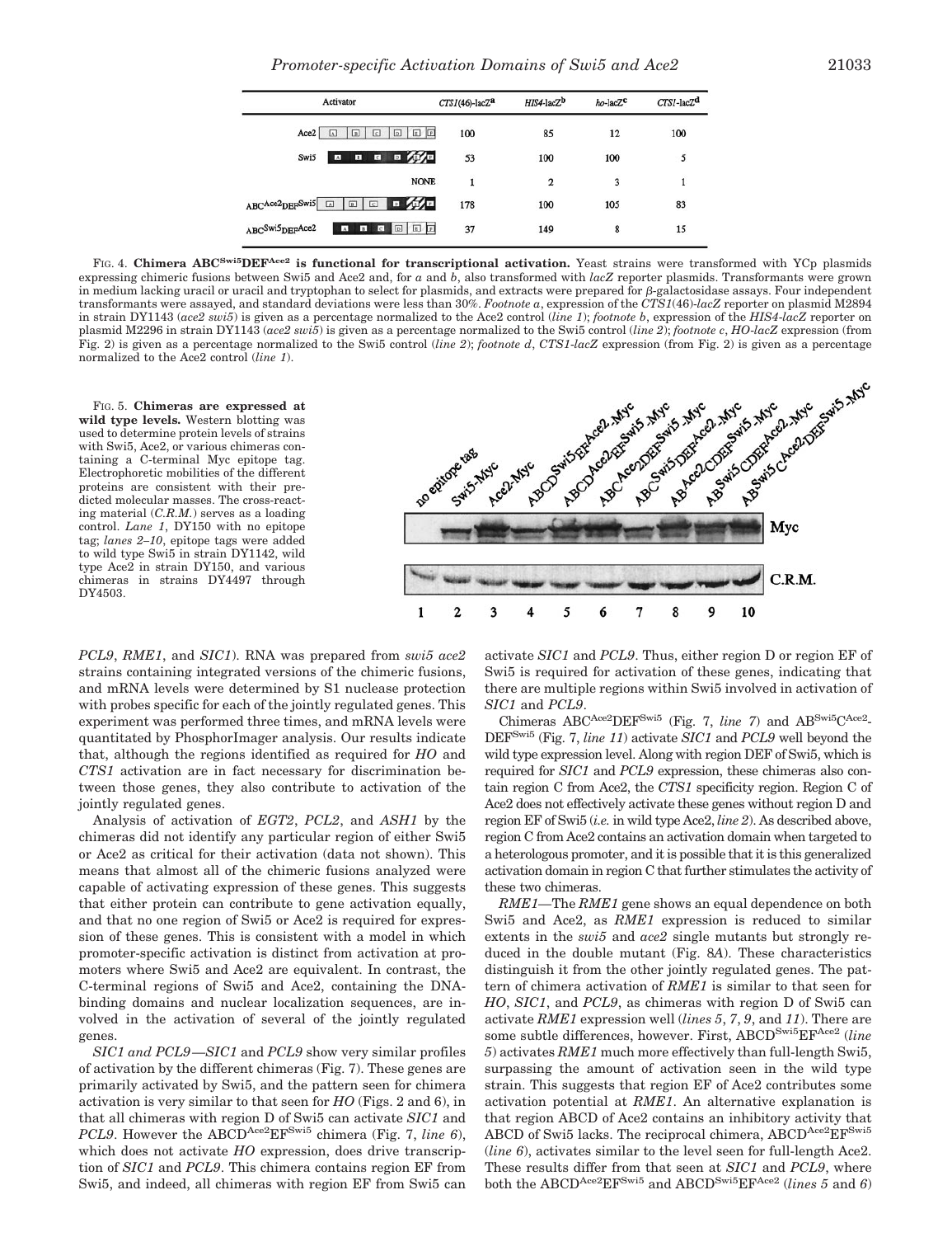

FIG. 6. **Activation of** *HO* **and** *CTS1* **by the Swi5/Ace2 chimeras.** S1 nuclease protection assays were performed using probes specific for *HO* (*A*) and *CTS1* (*B*), along with *CMD1* as an internal control. RNAs were prepared from the following strains: (*A*) DY150, DY411, DY1143, DY4497, DY4498, DY4499, DY4500, DY4501, DY4502, and DY4503; (*B*) DY150, DY1142, DY1143, DY4497, DY4498, DY4499, DY4500, DY4501, DY4502, and DY4503.

#### TABLE IV

*Relative contributions of Swi5 and Ace2 in activating early G<sub>1</sub> genes* S1 nuclease protection assays were performed using probes specific for each of the genes indicated, along with a *CMD1* internal control in each nuclease protection experiment. The experiment was performed three times for all probes with three independent RNA preparations. RNA levels were quantitated by PhosphorImager analysis, normalized by dividing by the value for the *CMD1* control, and values are given as a percentage of wild type expression. Standard deviations were all less than 40%; most were less than 20%. RNAs were prepared from the following strains: DY150, DY411, DY1142, and DY1143.

| Gene             | Wild type | swi5 | ace2 | $ace2 \text{ sui}5$ |
|------------------|-----------|------|------|---------------------|
| HO               | 100       |      | 60   |                     |
| CTS <sub>1</sub> | 100       | 87   | 3    |                     |
| ASH1             | 100       | 88   | 92   | 33                  |
| CDC6             | 100       | 45   | 227  | 50                  |
| EGT <sub>2</sub> | 100       | 80   | 92   |                     |
| PCL <sub>2</sub> | 100       | 104  | 103  | 57                  |
| PCL <sub>9</sub> | 100       | 36   | 101  | 18                  |
| RME1             | 100       | 75   | 52   | 11                  |
| <i>SIC1</i>      | 100       | 61   | 99   | 26                  |

chimeras activate expression to wild type levels. Thus activation of *RME1* indicates a difference between the EF regions of Swi5 and Ace2; the EF region of Ace2 stimulates transcriptional activation better than the analogous region from Swi5.

*CDC6—*This gene shows a sharp dependence upon Swi5 for activation, as *CDC6* expression is reduced to similar extents in *swi5* single and *swi5 ace2* double mutants (Fig. 8*B*). Expression of *CDC6* is also activated by the Swi4p/Swi6p complex and Mcm1  $(9, 28)$  and is probably responsible for the CDC6 expression remaining in the *swi5* mutant. *CDC6* is also the only gene we have examined that shows a reproducible increase in activation in an *ace2* strain (Table IV, line 3). The basis for this increase is unclear but it is probably indirect.

The pattern of *CDC6* activation by the chimeras is also unique. The activating chimeras (*lines 6*, *7*, *9*, and *11*) all contain region EF of Swi5. For example, the ABCD<sup>Swi5</sup>EF<sup>Ace2</sup> chimera (*line 5*) is unable to activate *CDC6*, while the ABCDAce2EFSwi5 chimera (*line 6*) activates *CDC6* effectively. This result is similar to that seen at *SIC1* and *PCL9*, where region EF of Swi5, containing the DNA-binding domain and nuclear localization sequences for this protein, also contributes to trans-activation. Region D of Swi5 is not a significant determinant of *CDC6* expression, unlike at *SIC1*, *PCL9*, and *HO*. Unlike the situation at *CDC6*, region EF has no role in promoter specificity at *HO* or *CTS1*.

### DISCUSSION

The mechanisms that determine specific transcriptional activation of genes are complex and often involve multiple factors. Domains within the transcription factor itself contribute to promoter-specific activation by determining interactions with specific proteins. We have examined transcriptional activation by the Swi5 and Ace2 transcription factors as a model for promoter-specific activation in *S. cerevisiae* and have identified domains of these proteins that are required for transcriptional activation of particular genes.

The Swi5 and Ace2 transcription factors have highly conserved zinc finger DNA-binding domains, and they bind to same DNA sequences *in vitro* (1). Nonetheless, these factors activate different genes, with Swi5 activating *HO* expression and Ace2 activating *CTS1* (2). The Swi5 and Ace2 transcription factors are cell cycle-regulated, being present in the nucleus for a brief period in  $G_1$  of the cell cycle. Along with activating transcription of  $HO$  and  $CTS1$  in  $G<sub>1</sub>$ , it has been shown that Swi5 and Ace2 contribute to the activation of a set of genes expressed in G1, including *ASH1*, *CDC6*, *EGT2*, *RME1*, *SIC1*, *PCL2*, and *PCL9* (8–15). We have used the term "jointly" regulated when referring to these genes, as none of them shows a strong requirement for only Swi5 or Ace2 as observed for *HO* and *CTS1*. In order to determine what domains of Swi5 and Ace2 contribute to the transcriptional activation of these various  $G_1$  genes, we have constructed plasmids that express protein chimeras between Swi5 and Ace2. The analysis of transcriptional activation of *HO*, *CTS1*, and the jointly regulated genes by these fusion proteins allows us to identify specific parts of the proteins required for promoter-specific activation.

*Region D of Swi5 Is Necessary for Activation of HO—HO* was activated by any protein chimera containing region D (amino acids 394–521) of Swi5, but not by chimeras lacking this region (Figs. 2 and 6). Specific activation of *HO* requires region D of Swi5, and this *HO* specificity region of Swi5 interacts *in vitro* with the Pho2 homeodomain protein. *In vitro* experiments with truncated derivatives of Swi5 demonstrated that amino acids 384–496 are required for cooperative DNA binding with Pho2 (25). A genetic screen has been performed to identify single amino acid substitutions within this region that affect Swi5 activation of *HO* (26). Fifteen mutations between residues 482 and 505 of Swi5 were recovered, and many of these substitutions also affect the ability of Swi5 to cooperatively bind DNA with Pho2, without effecting HO expression (26). The genetic analysis of these Swi5 point mutants suggests that this region of Swi5 has two functions, activation of *HO* and interaction with Pho2, and is consistent with a role for region D in specific activation of *HO*.

*Region C of Ace2 Is Necessary for Activation of CTS1—*Analysis of the ability of the protein chimeras to activate *CTS1* shows that region C (amino acids 303–469) of Ace2 is required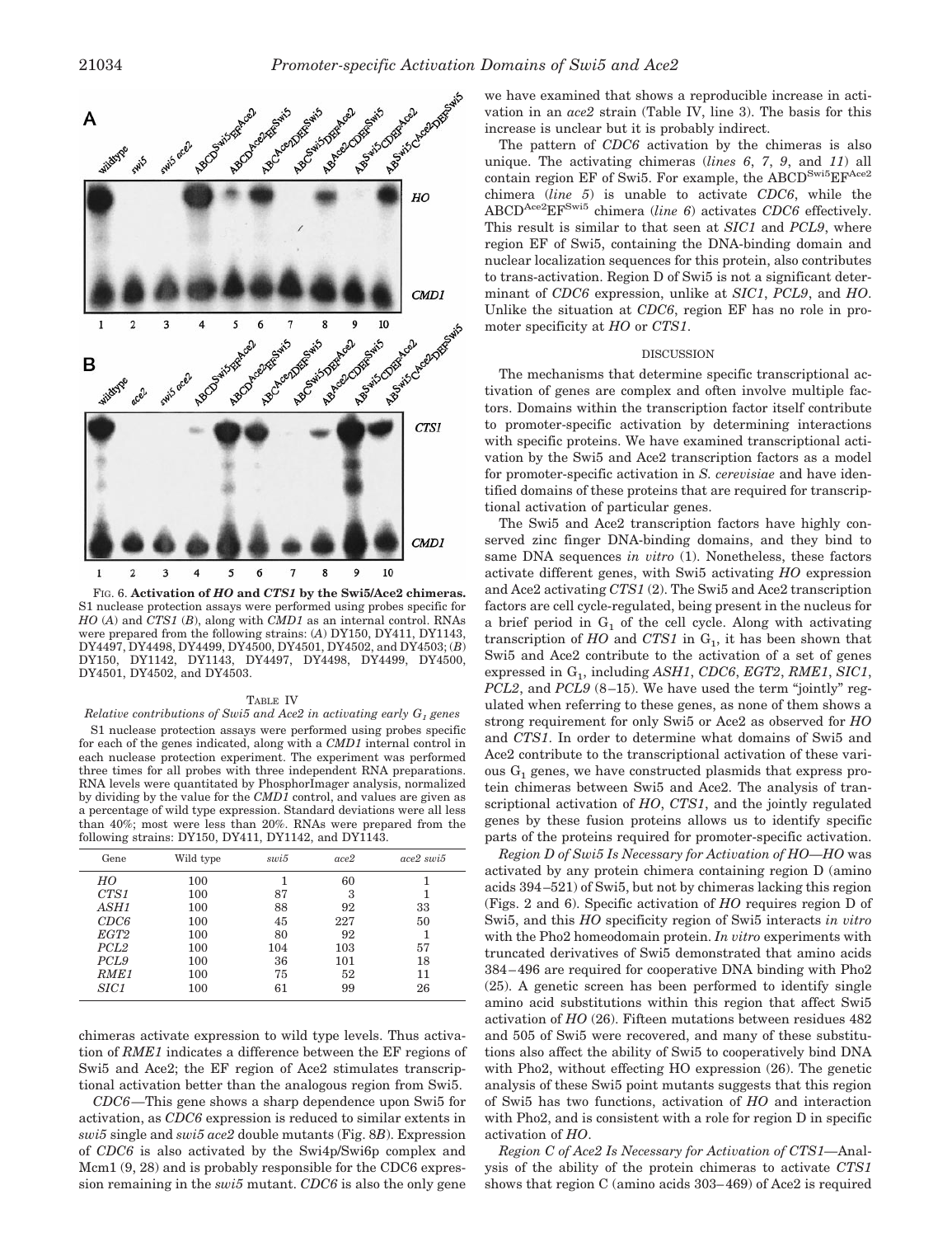FIG. 7. **Activation of** *SIC1* **and** *PCL9* **by the Swi5/Ace2 chimeras.** S1 nuclease protection assays were performed using probes specific for *SIC1* (*A*) and *PCL9* (*B*), along with *CMD1* as an internal control, and RNA levels quantitated by PhosphorImager analysis were normalized by dividing by the value for the *CMD1* control. The experiment was performed three times with three independent RNA preparations. Values are given as a percentage of the wild type strain (*line 1*), with the standard deviations indicated. The *vertical lines* drawn across the *graph* represent the amount of activation seen in the *ace2 swi5* double mutant strain (*line 4*). RNAs were prepared from the following strains: DY150, DY411, DY1142, DY1143, DY4497, DY4498, DY4499, DY4500, DY4501, DY4502, and DY4503.

 $\mathcal{L}$ 

3

5

6

 $\overline{7}$ 

 $\mathbf Q$ 

10

 $11$ 



FIG. 8. **Activation of** *RME1* **and** *CDC6* **by the Swi5/Ace2 chimeras.** S1 nuclease protection assays were performed using probes specific for *RME1* (*A*) and *CDC6* (*B*), along with *CMD1* as an internal control, and RNA levels quantitated by PhosphorImager analysis were normalized by dividing by the value for the *CMD1* control. The experiment was performed three times with three independent RNA preparations. Values are given as a percentage of the wild type strain (*line 1*), with the standard deviations indicated. The *vertical lines* drawn across the *graph* represent the amount of activation seen in the *ace2 swi5* double mutant strain (*line 4*). RNAs were prepared from the following strains: DY150, DY411, DY1142, DY1143, DY4497, DY4498, DY4499, DY4500, DY4501, DY4502, and DY4503.

(Figs. 2 and 6). Additionally, the  $\rm AB^{Swi5}C^{Ace2}DEF^{Swi5}$  chimera shows that this *CTS1* specificity region of Ace2 is sufficient for *CTS1*-specific activation in the context of the Swi5 protein. ABSwi5CAce2DEFSwi5 can activate both *HO* and CTS1, as it contains region C of Ace2 and region D of Swi5 (Fig. 3). Region C of the Ace2 protein contains a strong activation domain, as a lexA-Ace2(region C) fusion is capable of activating transcription of a reporter containing lexA sites in the promoter (data not shown). Further experiments will be needed to determine whether the general activation property of region C is necessary for promoter-specific activation of *CTS1*, or whether the two functions are separable.

*Role of Region EF in Promoter-specific Activation—*The protein chimeras demonstrated that the DNA-binding domains of Swi5 and Ace2, present within region E, do not play a major role in discrimination between *HO* and *CTS1* (Figs. 2 and 6). However, region EF, which includes the DNA-binding domain, is important for activation of some of the jointly regulated genes. The ABCDSwi5EFAce2 chimera activates *RME1* better than native Swi5 (Fig. 8), demonstrating that region EF of Ace2 contributes to activation. Analysis of the activation of *SIC1* and *PCL9* by the chimeras shows that either region D or region EF of Swi5 is required (Fig. 7). The fact that *SIC1* and *PCL9* are effectively activated by the  $ABCD^{Ace2}EF^{Swi5}$  chimera, but poorly by native Ace2, demonstrates a role for region EF of Swi5. Finally, region EF of Swi5 is the only region required for activation of *CDC6* (Fig. 8). *CDC6* is regulated by Swi5, and not by Ace2, for at least part of its expression, making it most similar to *HO*. However, unlike at *HO*, region D of Swi5 is not critical for activation of *CDC6*; instead, region EF is important for activation of *CDC6*. This difference may eventually provide insight into promoter-specific activation by particular regions of Swi5.

What are the functional domains in regions E and F? Region E contains the DNA-binding domains of Swi5 and Ace2, and region F contains sequences that control cytoplasmic retention in  $G_2$  and nuclear localization in M and  $G_1$ . Differences in Swi5 and Ace2 DNA binding at these promoters may play a role in the strength of activation at *SIC1*, *PCL9*, *RME1*, and *CDC6*. Interestingly, *in vitro* DNA-binding experiments conducted with a *SIC1* promoter probe show differences in binding by Swi5 and Ace2 (12). Additionally, region F can be divided into two parts. The first segment of 50 amino acids contains the nuclear localization signals and is conserved between Swi5 and Ace2 (48% identical, 94% similar), while the second segment of 30 amino acids is not conserved between Swi5 and Ace2. Further work will be needed to establish whether it is the DNAbinding domain in region E, the nuclear localization sequences in region F, or some other function contained within these regions that affects activation of *RME1*, *SIC1*, *PCL9*, and *CDC6*.

*Acknowledgments—*We thank Yi Wei Jiang for the *HIS4*-*lacZ* reporter plasmid M2296 and Warren Voth for comments on the manuscript.

#### REFERENCES

- 1. Dohrmann, P. R., Voth, W. P., and Stillman, D. J. (1996) *Mol. Cell. Biol.* **16,** 1746–1758
- 2. Dohrmann, P. R., Butler, G., Tamai, K., Dorland, S., Greene, J. R., Thiele,